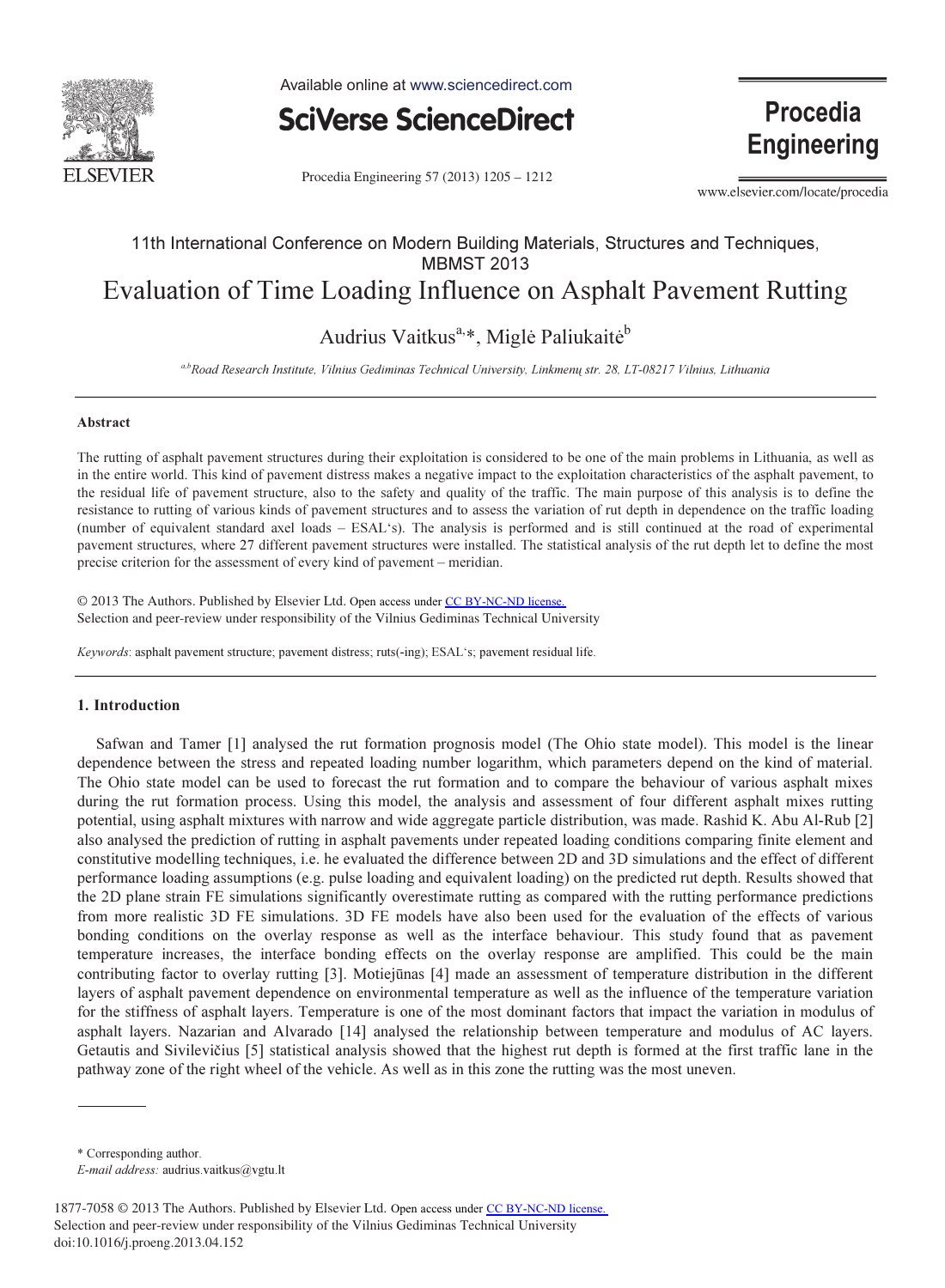It is known that variations in material characteristics are a major factor to influence the rutting resistance of asphalt mixtures [17]. Many researchers have performed a lot of work on it [15], [18]. At the same time, different test methods were utilized to estimate the rutting performance of asphalt pavement. Visco-elasticity theory, especially linear visco-elasticity models, have been developed to predict the rutting in asphalt pavements [19].

Arabani [6] suggested two ways how to increase the durability of asphalt pavement structure: first is to increase the total thickness of asphalt layers, second is to use the polymer modified bitumen during the construction process of asphalt pavement. Jan Ritter [7], [20] defined, that at the thinner asphalt layers the considerable decrease the strength of pavement structure as well as increases the crack formation in the asphalt base layers. The modification of asphalt mix with polymer or other additives increase the durability of asphalt pavement and decrease the rutting [8-9]. Vaitkus [10] ascertained that the usage of particular supplements in warm mix asphalt increases the stiffness of the binder and at the same time improves the resistance to rutting. The dynamic creep compression tests for bituminous materials with different air void contents under different stress levels were carried out and the study indicated that air void contents have significant influence on the behaviour of rutting under wheel loadings [15].

#### 1.1. Road of experimental pavement structures

In 2007 near Vilnius City in Pagiriai settlement the road of experimental pavement structures was constructed. The parameters of experimental pavement structures road's transverse profile according to STR 2.06.03:2001corresponds to the III category (2 traffic lines, pavement width  $-7m$ , roadside width  $-1m$ ) and the III class of pavement structure class (ESAL's of 100 kN =  $(0.8-3.0)$  million). The road of experimental pavement structures, which is in total 710 m long, consists of 23 sectors of 30 m long and one 20 m long sector. Three sectors additionally are divided into 15 m sections. The pavement structures of various kinds were constructed at these sectors. The experimental road was constructed on the way to gravel quarry where the empty heavy vehicle are going in and the loaded are going out. In this case, the one traffic lane of the experimental road is loaded much more than the other [11].

Various materials were used for every layer of experimental road sector construction. The frost blanket layer was built from sand (0/4, 0/11); the base layer from 0/32, 0/56 crushed dolomite and granite, the mix of crushed granite and sand, crushed gravel mix, gravel and sand mix) and the reclaimed asphalt. The asphalt base layer was built from 0/32-C (AC11PS) (crushed dolomite and gravel); asphalt binder layer: 0/16-A (AC16AS), 0/16-APMB (AC16AS PMB) (crushed dolomite, crushed granite, crushed gravel and sand); asphalt wearing layer: 0/11 S-V (AC11VS), 0/11 S-M (SMA11S), 0/11 S-M PMB (SMA11S PMB), Confalt [12].

The thickness and materials for every pavement construction were chosen according to reference pavement structure, which was made from asphalt wearing layer 0/11 S-V (AC11VS); asphalt binder layer 0/16-A (AC16AS); asphalt base layer 0/32-C (AC32PS); base layer - crushed dolomite 0/56; frost blanket layer - sand 0/11, see Fig. 1. The all combinations of the materials of different sectors are presented in Table 1 [13].



Fig. 1. Reference pavement structure (No 19)

The traffic flow is registering consistently after the first car passed after opening of the road. For the classification of traffic flow the induction loops, installed into road pavement, were used as well as the Loop profiler classificator. All vehicle were normed under ESAL's<sub>100</sub>=100 kN. ESAL's<sub>100</sub> distribution at the time of experimental sector's use is presented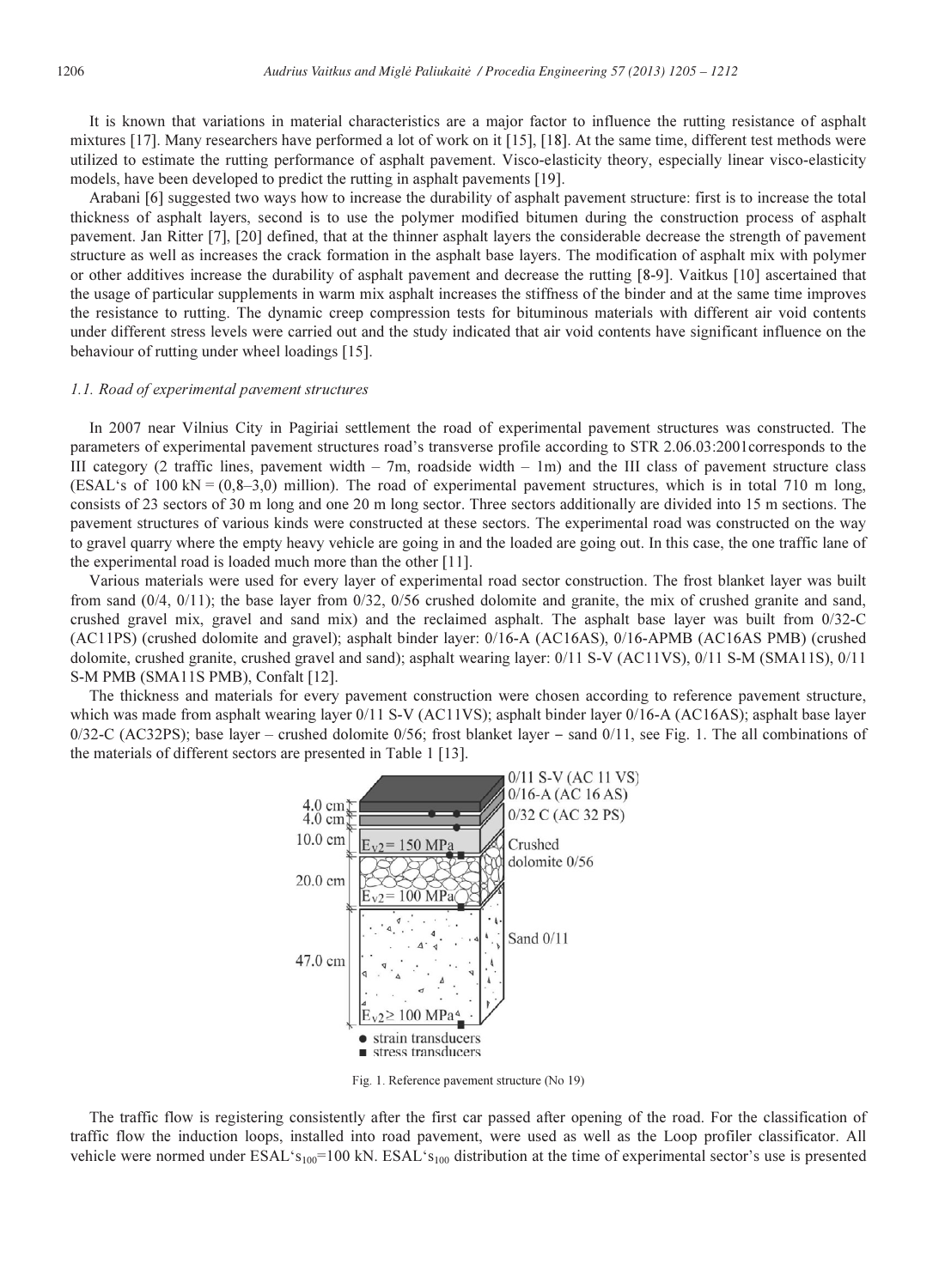in Fig. 2. The experimental road is used by 70000 ESAL's<sub>100</sub> in average annually, total amount of ESAL's100 since the beginning of road exploitation until the end of 2011 is 300000.

Table 1. The materials used for pavement structure construction

| No of<br>pavement<br>structure | Asphalt wearing layer<br>(thickness, cm)       | Asphalt binder layer<br>(thickness, cm)                                               | Asphalt base layer<br>(thickness, cm)   | Base layer (thickness, cm)                                                       |                                  | Frost blanket<br>layer (thickness,<br>cm) |
|--------------------------------|------------------------------------------------|---------------------------------------------------------------------------------------|-----------------------------------------|----------------------------------------------------------------------------------|----------------------------------|-------------------------------------------|
| 1                              | $0/11 S-V$<br>$AC$ 11VS $(4 \text{ cm})$       | 0/16A<br>AC 16 AS (4 cm)                                                              | $0/32$ C<br>AC 32 PS (14 cm)            | 0/32 Gravel-sand mix (20 cm)                                                     |                                  | $0/11$ Sand (43)<br>cm)                   |
| $\mathfrak{2}$                 | $0/11 S-V$<br>$AC$ 11VS $(4 \text{ cm})$       | 0/16A<br>AC 16 AS (4 cm)                                                              | 0/32C<br>AC 32 PS (10 cm)               | 0/56 Crushed<br>dolomite<br>$(15 \text{ cm})$                                    | 0/32 Gravel-sand<br>mix(20 cm)   | $0/11$ Sand $(32)$<br>cm)                 |
| 3                              | $0/11 S-V$<br>$AC$ 11VS $(4 \text{ cm})$       | 0/16A<br>AC 16 AS (4 cm)                                                              | 0/32C<br>AC 32 PS (10 cm)               | 0/56 Crushed dolomite (30 cm)                                                    |                                  | $0/4$ Sand $(37)$<br>cm)                  |
| $\overline{4}$                 | $0/11 S-V$<br>$AC$ 11VS $(4 \text{ cm})$       | 0/16A<br>$AC$ 16 AS $(4 \text{ cm})$                                                  | $0/32$ C<br>AC 32 PS (10 cm)            | 0/56 Crushed dolomite (20 cm)                                                    |                                  | 0/4 Sand (47<br>cm)                       |
| 5                              | $0/11 S-V$<br>$AC$ 11VS $(4 \text{ cm})$       | 0/16A<br>$AC$ 16 AS (4 cm)                                                            | $0/32$ C<br>AC 32 PS (10 cm)            | Aggregate - milled<br>asphalt concrete<br>$(10 \text{ cm})$                      | 0/32 Crushed<br>dolomite (10 cm) | $0/11$ Sand (47)<br>cm)                   |
| 6                              | $0/11 S-V$<br>$AC$ 11VS $(4 \text{ cm})$       | 0/16A<br>AC 16 AS (4 cm)                                                              | 0/32C<br>AC 32 PS (10 cm)               | $0/32$ Gravel-sand mix (20 cm)                                                   |                                  | $0/11$ Sand $(47)$<br>cm)                 |
| $\tau$                         | $0/11 S-V$<br>$AC$ 11VS $(4 \text{ cm})$       | 0/16A<br>AC 16 AS (4 cm)                                                              | $0/32$ C<br>AC 32 PS (10 cm)            | $0/32$ Crushed granite and sand mix $(20)$<br>$\text{cm}^{\text{}}$ <sup>8</sup> |                                  | $0/11$ Sand $(47)$<br>cm)                 |
| 8                              | $0/11 S-V$<br>$AC$ 11VS $(4 \text{ cm})$       | 0/16A<br>AC 16 AS (4 cm)                                                              | 0/32C<br>AC 32 PS (10 cm)               | 0/56 Crushed granite (20 cm)                                                     |                                  | $0/11$ Sand $(47)$<br>cm)                 |
| 9                              | Confalt (4 cm)                                 | 0/16A<br>AC 16 AS (4 cm)                                                              | 0/32C<br>AC 32 PS (10 cm)               | $0/56$ Crushed dolomite $(20 \text{ cm})$                                        |                                  | $0/11$ Sand $(47)$<br>cm)                 |
| 10                             | $0/11$ S-M<br>SMA 11 S (4 cm)                  | 0/16A<br>AC 16 AS (4 cm)                                                              | $0/32$ C<br>AC 32 PS (10 cm)            | 0/56 Crushed dolomite (20 cm)                                                    |                                  | $0/11$ Sand $(47)$<br>cm)                 |
| 11                             | $0/11 S-M(PMB11)$<br>SMA 11 S (4 cm)           | $0/16$ A <sub>PMB</sub><br>AC 16 AS (4 cm)                                            | $0/32$ C<br>AC 32 PS (10 cm)            | 0/56 Crushed dolomite (20 cm)                                                    |                                  | $0/11$ Sand $(47)$<br>cm)                 |
| 12                             | $0/11 S-M$ <sub>(PMB)</sub><br>SMA 11 S (4 cm) | 0/16A<br>AC 16 AS (4 cm)                                                              | $0/32$ C<br>AC 32 PS (10 cm)            | 0/56 Crushed dolomite (20 cm)                                                    |                                  | $0/11$ Sand (47<br>cm)                    |
| 13                             | $0/11 S-V$<br>AC 11VS (4 cm)                   | 0/16 A <sup>1</sup><br>AC 16 AS (4 cm)                                                | $0/32$ C<br>AC 32 PS (10 cm)            | 0/56 Crushed dolomite (20 cm)                                                    |                                  | $0/11$ Sand $(47)$<br>cm)                 |
| 14                             | $0/11 S-V$<br>$AC$ 11VS $(4 \text{ cm})$       | $0/16 A^2$<br>AC 16 AS (4 cm)                                                         | 0/32C<br>AC 32 PS (10 cm)               | 0/56 Crushed dolomite (20 cm)                                                    |                                  | $0/11$ Sand (47)<br>cm)                   |
| 15                             | $0/11 S-V$<br>$AC$ 11VS $(4 \text{ cm})$       | $0/16 A^3$<br>AC 16 AS (4 cm)                                                         | $0/32$ C<br>AC 32 PS (10 cm)            | 0/56 Crushed dolomite (20 cm)                                                    |                                  | $0/11$ Sand $(47)$<br>cm)                 |
| 16                             | $0/11 S-V$<br>$AC$ 11VS $(4 \text{ cm})$       | 0/16A <sup>4</sup><br>AC 16 AS (4 cm)                                                 | $0/32$ C<br>AC 32 PS (10 cm)            | 0/56 Crushed dolomite (20 cm)                                                    |                                  | $0/11$ Sand $(47)$<br>cm)                 |
| 17                             | $0/11 S-V$<br>$AC$ 11VS $(4 \text{ cm})$       | $0/16A^5$<br>AC 16 AS (4 cm)                                                          | 0/32C<br>AC 32 PS (10 cm)               | 0/56 Crushed dolomite (20 cm)                                                    |                                  | $0/11$ Sand $(47)$<br>cm)                 |
| 18                             | $0/11 S-V$<br>$AC$ 11VS $(4 \text{ cm})$       | $0/16A^6$<br>AC 16 AS (4 cm)                                                          | $0/32$ C<br>AC 32 PS (10 cm)            | 0/56 Crushed dolomite (20 cm)                                                    |                                  | $0/11$ Sand $(47)$<br>cm)                 |
| 19                             | $0/11 S-V$<br>$AC$ 11VS $(4 \text{ cm})$       | 0/16A<br>AC 16 AS (4 cm)                                                              | $0/32$ C<br>AC 32 PS (10 cm)            | 0/56 Crushed dolomite (20 cm)                                                    |                                  | $0/11$ Sand (47<br>cm)                    |
| 20                             | $0/11 S-V$<br>$AC$ 11VS $(4 \text{ cm})$       | $0/16$ A <sup>9</sup><br>AC 16 AS (4 cm)                                              | 0/32 C <sup>9</sup><br>AC 32 PS (10 cm) | 0/56 Crushed dolomite (20 cm)                                                    |                                  | $0/11$ Sand $(47)$<br>cm)                 |
| 21                             | $0/11 S-V$<br>$AC$ 11VS $(4 \text{ cm})$       | $0/16A^9$                                                                             | $0/32 \, C9$<br>AC 32 PS (10 cm)        | 0/56 Crushed dolomite (20 cm)                                                    |                                  | $0/11$ Sand (47<br>cm)                    |
| 22                             | $0/11 S-V$<br>$AC$ 11VS $(4 \text{ cm})$       | $\frac{\text{AC }16 \text{ AS } (4 \text{ cm})}{0/16 \text{ A}^9}$<br>AC 16 AS (4 cm) | $0/32 \, C9$<br>AC 32 PS (10 cm)        | 0/56 Crushed dolomite (20 cm)                                                    |                                  | $0/11$ Sand $(47)$<br>cm)                 |
| 23                             | $0/11 S-V$<br>$AC$ 11VS $(4 \text{ cm})$       | 0/16A<br>AC 16 AS (4 cm)                                                              | 0/32C<br>AC 32 PS (10 cm)               | 0/56 Crushed dolomite (20 cm)                                                    |                                  | $0/11$ Sand (47<br>cm)                    |
| 24                             | $0/11 S-V$<br>$AC$ 11VS $(4 \text{ cm})$       | 0/16A<br>AC 16 AS (4 cm)                                                              | $0/32$ C<br>AC 32 PS (10 cm)            | 0/56 Crushed dolomite (20 cm)                                                    |                                  | $0/11$ Sand $(47)$<br>$cm)$ <sup>10</sup> |
| 25                             | $0/11 S-V$<br>$AC$ 11VS $(4 \text{ cm})$       | 0/16A<br>AC 16 AS (4 cm)                                                              | $0/32$ C<br>AC 32 PS (10 cm)            | 0/56 Crushed dolomite (20 cm)                                                    |                                  | $0/11$ Sand (47<br>cm)                    |
| 26                             | $0/11 S-V$<br>$AC$ 11VS $(4 \text{ cm})$       | 0/16A<br>$AC$ 16 AS (4 cm)                                                            | $0/32 \, C^6$<br>AC 32 PS (10 cm)       | $0/56$ Crushed dolomite (20 cm)                                                  |                                  | $0/11$ Sand $(47)$<br>cm)                 |
| 27                             | $0/11 S-V$<br>$AC$ 11VS $(4 \text{ cm})$       | 0/16A<br>AC 16 AS (4 cm)                                                              | $0/32 \text{ C}^7$<br>AC 32 PS (10 cm)  | $0/56$ Crushed dolomite (20 cm)                                                  |                                  | $0/11$ Sand (47<br>cm)                    |
|                                |                                                |                                                                                       |                                         |                                                                                  |                                  |                                           |

1. crushed granite 11/16 + crushed dolomite 5/8 + (crushed dolomite and crushed granite 8/11, 50% and 50%); crushed granite 8/11 and 11/16 + crushed gravel (rest of aggregates);<br>3. crushed granite 8/11 and 11/16 + crushed

5. 100 % crushed granite 6. 100 % crushed gravel

7.  $50\%$  crushed dolomite + 50 % crushed gravel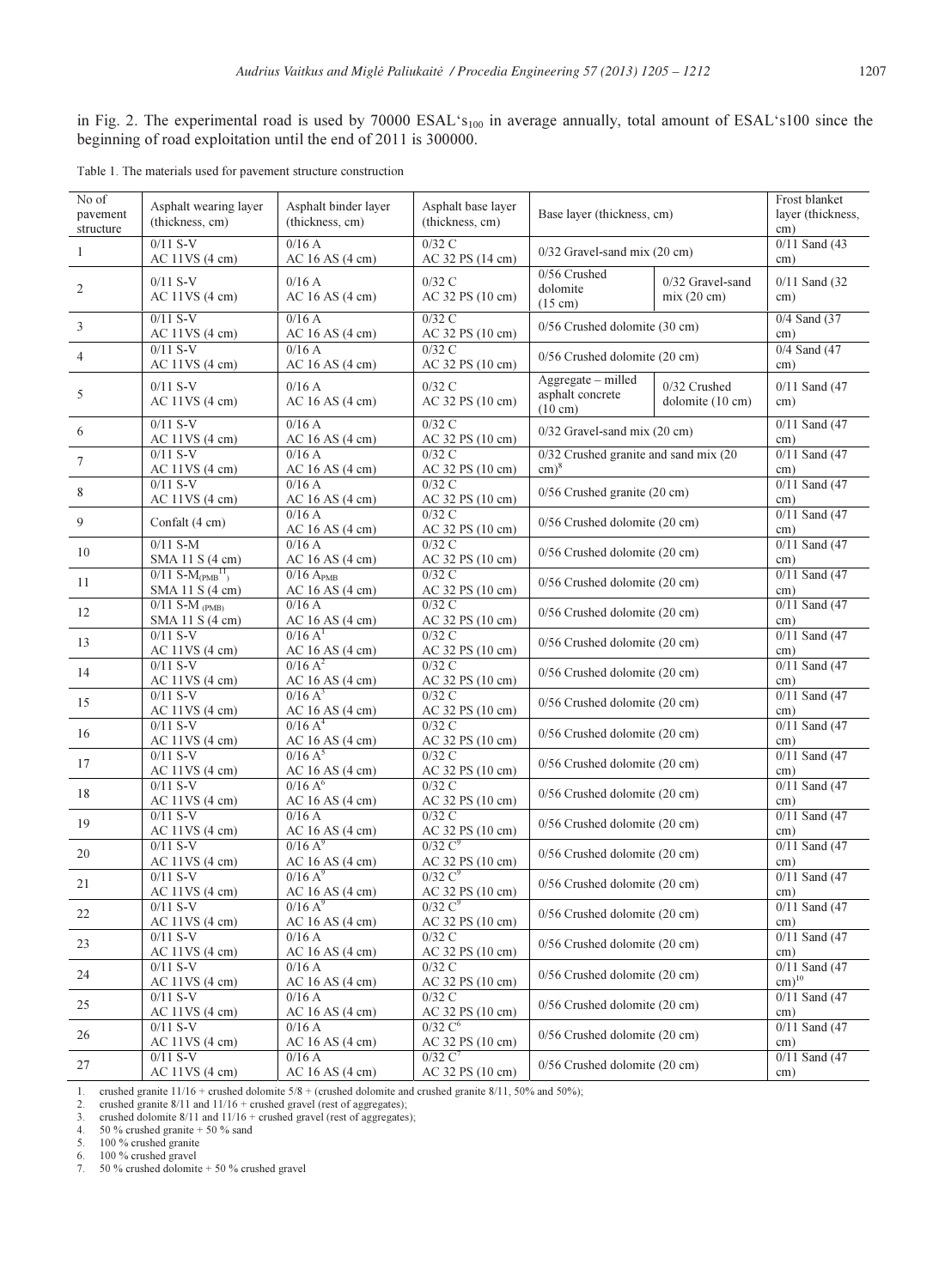- 8. 50 % crushed granite  $+$  50 % sand and gravel mix
- geosynthetics between asphalt binder layer and asphalt base layer
- 10. geosynthetics between base layer and frost blanket layer 11. PMB (polymer modified bitumen)



Fig. 2. Distribution of ESAL's<sub>100</sub> of road experimental pavement structures

Every year at the experimental road sector these measurements are made:

- measurement of traffic flow;
- measurement of temperature and moisture in different layers of pavement structure;
- measurement of rutting;
- visual assessment of pavement distress;
- measurement of pavement roughness;
- measurement of pavement skid resistance;
- measurement of pavement equivalent modulus with Falling Weight Deflectometer;
- measurement of pavement deflection with Benkelman Beam.

This article analysis the results of asphalt pavement structure rutting then the experimental sector was used by ESAL's<sub>100</sub>=180000, ESAL's<sub>100</sub>=230000, ESAL's<sub>100</sub>=250000, ESAL's<sub>100</sub>=290000.

#### 2. The experimental research and analysis of the results

The rut depth of asphalt pavement structure of experimental road is measuring in both traffic lanes – loaded and unloaded. The measurements are made by mobile road research laboratory RST-28. The rut depth is measured using laser sensors that measure the transverse road profile at particular intervals and ensure the sufficient reliability for the definition of rut depth.

The measurements of rut depth are made every 1 m, 30 values in total. The average depth of the right, the left rut and the maximum clearance was counted at every sector. To increase the precision of the measurements and to get the reliable analysis results the additional statistical analysis was made. This analysis let to define the most relevant statistical index which shows the proper meaning of the rut depth in every measured sector. For the definition of rut depth proper meaning the statistical analysis of these grip description criterion was made: median, mode, the average of 20 section measurement data, the average of 30 section measurement data.

The one kind of statistical analysis covered the assessment of 20 meters average measurements of every section. In this case in every 30 m long section was assessed only these values which were received rejecting the first 5 and the last 5 meters of measurement data. So the possible errors, which could occur because of the connection of different pavement structures, were eliminated. The distribution of rut depth in different pavement structures dependent on statistical criterion when the experimental road was passed by  $ESAL's<sub>100</sub>=180000$ ,  $ESAL's<sub>100</sub>=230000$ ,  $ESAL's<sub>100</sub>=250000$ , ESAL's<sub>100</sub>=290000 are presented in Fig. 3-6.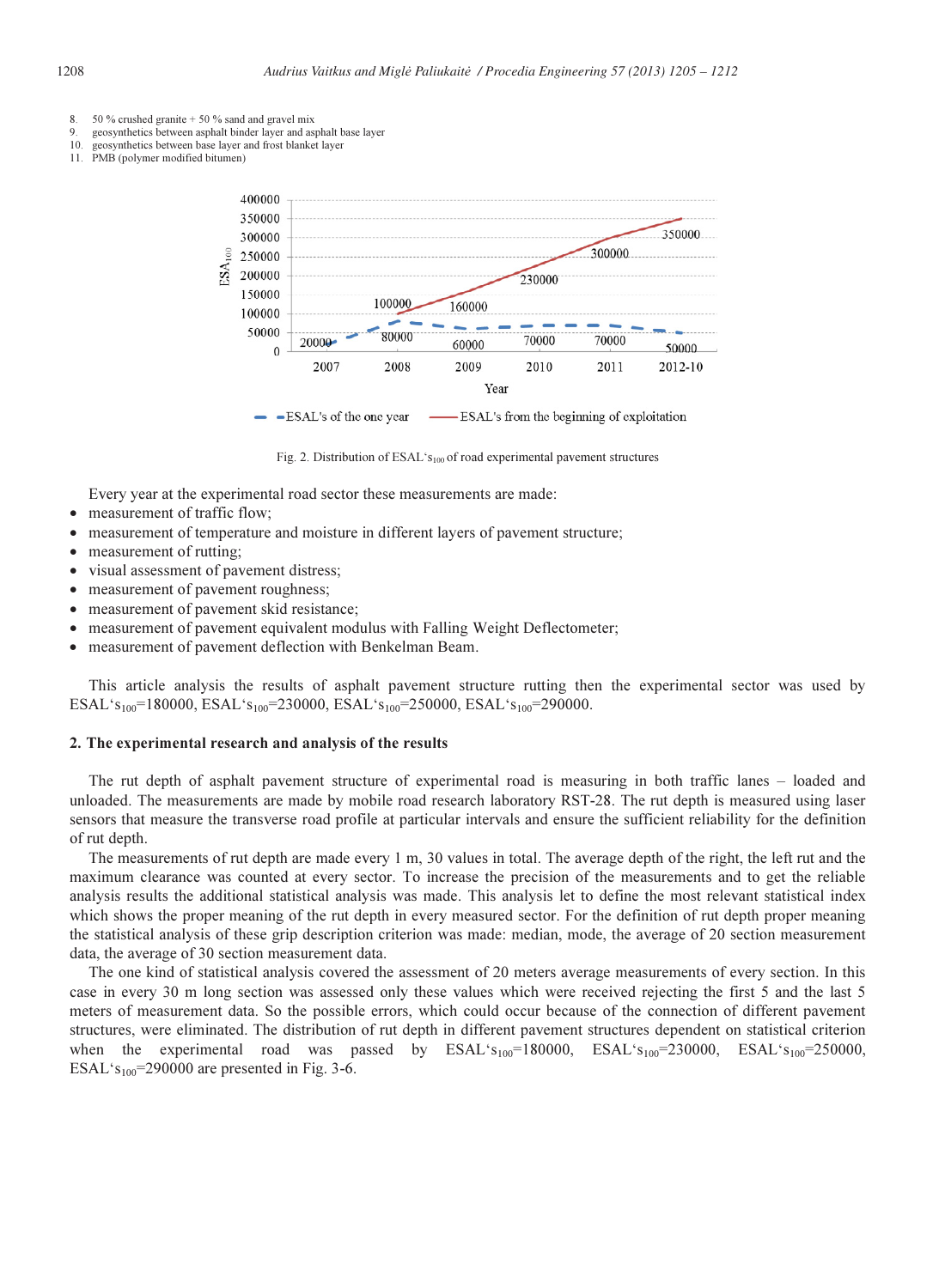

Fig. 3. Distribution of rut depth in different pavement structures dependent on statistical criterion ESAL's<sub>100</sub>=180000



Fig. 4. Distribution of rut depth in different pavement structures dependent on statistical criterion ESAL's<sub>100</sub>=230000



Fig. 5. Distribution of rut depth in different pavement structures dependent on statistical criterion ESAL's<sub>100</sub>=250000



Fig. 6. Distribution of rut depth in different pavement structures dependent on statistical criterion ESAL's<sub>100</sub>=290000

The assessment of the loaded traffic lane right rut depth measurement, i.e. comparing the differences between the minimal and maximal values, the average of rut depth in 30 m and 20 m sections, the median and mode the extreme points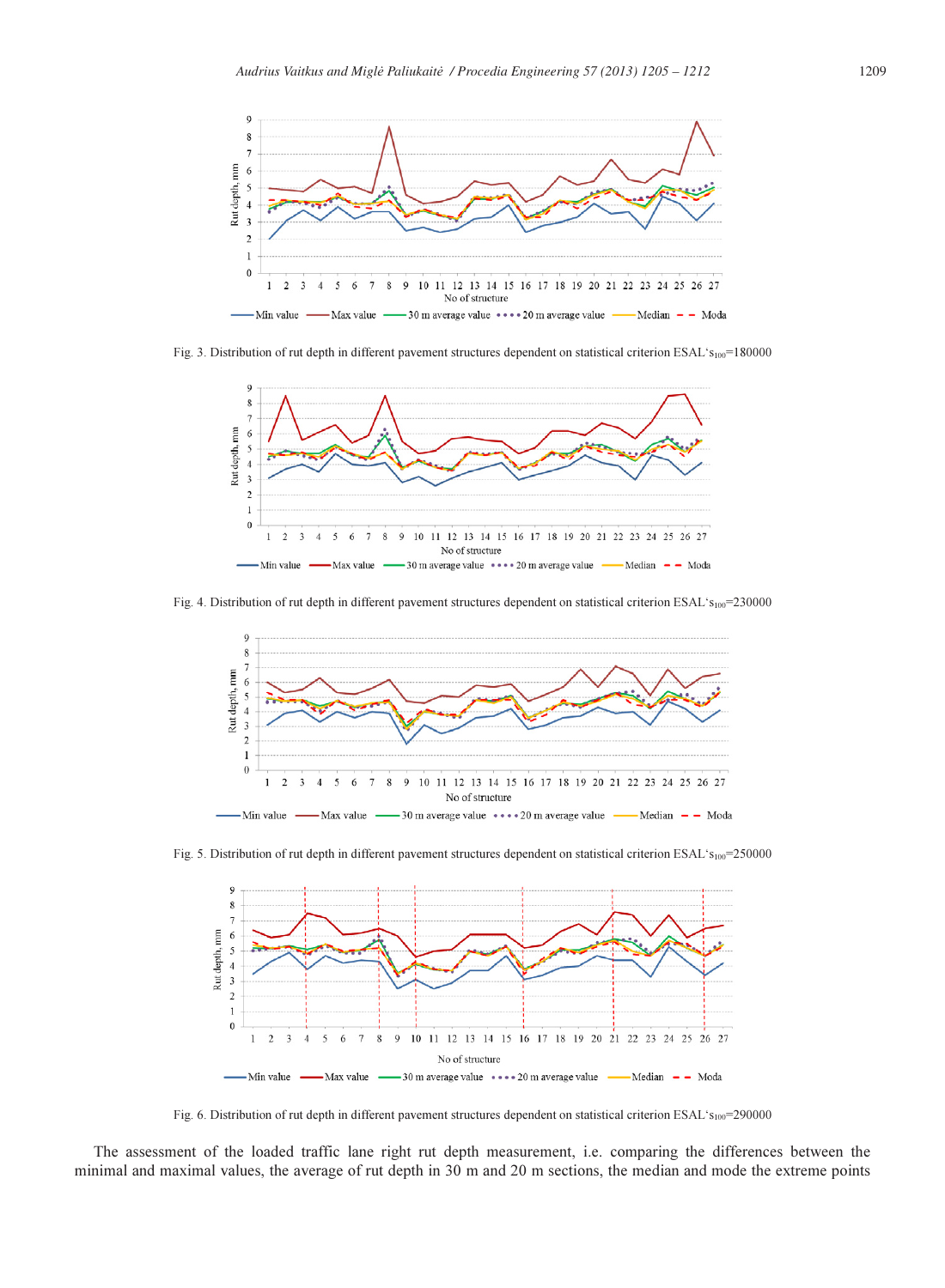were defined. The extreme points most visible at  $ESAL's<sub>100</sub>=290000$ , see Fig. 6. These pavement structures were defined: 4th, 8th, 9th, 16th, 21th and 26th (Table 1.). The analysis of rut depth dependence on ESAL's let to define that rut depth increases proportionally ESAL's. The highest rut depth were measured at  $ESAL's<sub>100</sub>=290000$ ; the lowest at  $ESAL<sup>2</sup>S<sub>100</sub>=180000$ . For the further analysis the results of the 2011 year autumn measurements of rut depth were chosen at  $ESAL's<sub>100</sub>=290000$ . All the 27 pavement structures were analysed and the most proper rut depth measurement statistical criterion was defined. The Fig. 7 presents the comparison of rut depth statistical criterion assessment of pavement structure (sector no. 19).



Fig. 7. The comparison of rut depth assessment statistical criterion of the pavement structure of the 19th sector

The statistical analysis of the rut depth let to define that median has a 0.30 mm (0.08 mm in average) distinction from mode, the difference from median and average value at 30 m is up to 0.58 mm (0.11 mm in average), the difference between 30 m and 20 m average values is up to 0.51 mm (0.15 mm in average), the difference between the minimal and maximal values – up to 11.30 mm (average 2.66 mm). Also it was defined:

- There is a great difference between minimal and maximal values of rut depth;
- There is almost no difference of the average value at 30 m and 20 m (then 5 m from the beginning and the end of the section were eliminated), it means that connection of different pavement structure has no influence to rut depth;
- The median and the average value of rut depth at 30 m has a great difference (up to 0.58 mm), this is because there is a great difference between the minimal and the maximal rut depth values that misrepresent the total value of 30 m rut depth.
- The median and the mode have a little difference (up to 0.30 mm), but evaluating all rut depth values the median is more precise than mode. For the further analysis the median criterion of every section was accepted.

The distribution of rut depth in different pavement structures dependence on the median criterion is presented in Fig. 8.



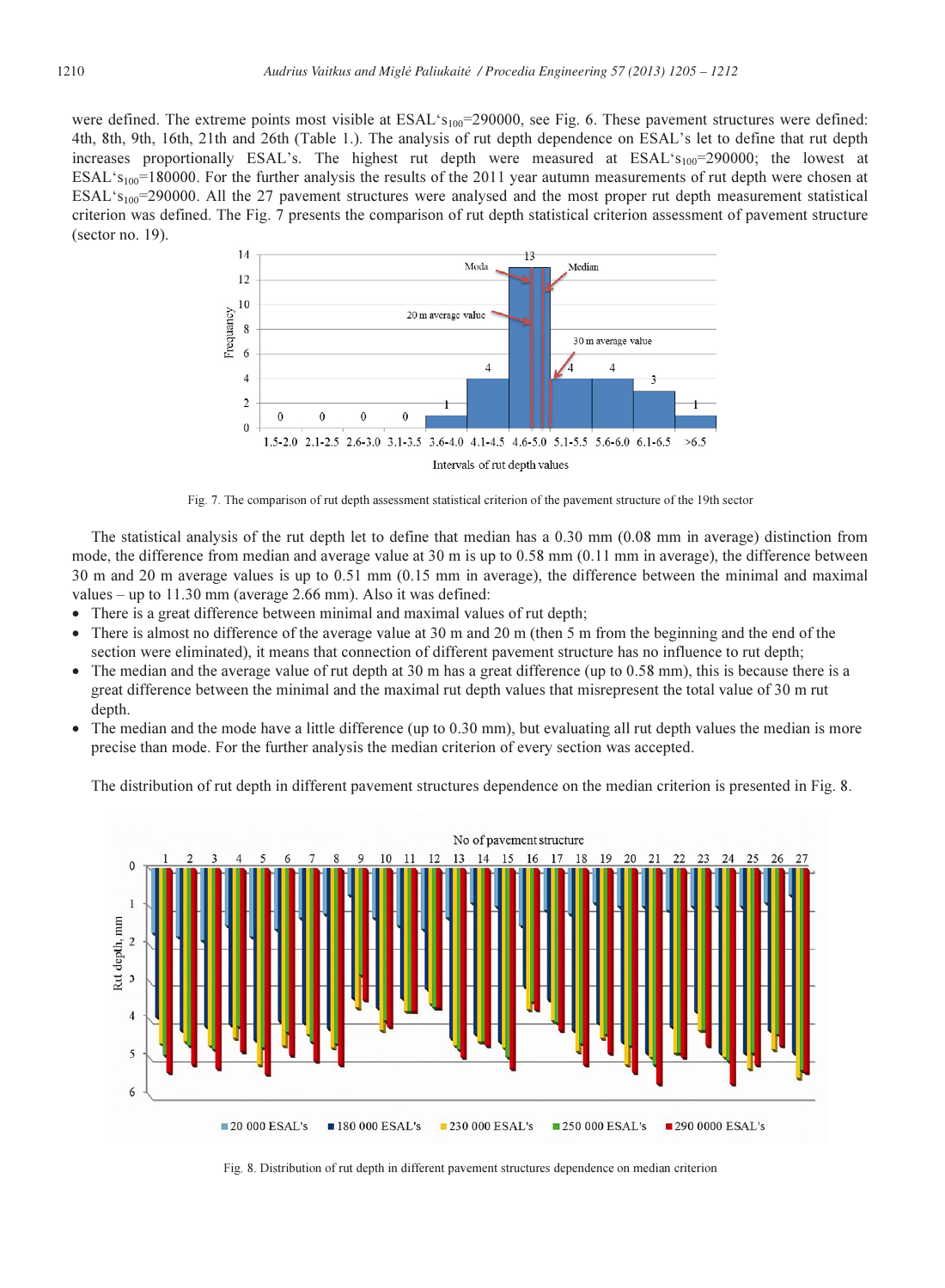Analysis of the measurements of loaded traffic line right rut depth (Fig. 8.) at ESAL's<sub>100</sub>=180000, ESAL's<sub>100</sub>=230000, ESAL's<sub>100</sub>=250000, ESAL's<sub>100</sub>=290000 and assessment of rut depth according to median defined that the highest depth is at ESAL's<sub>100</sub>=290000, and the lowest at ESAL's<sub>100</sub>=200000. The highest rut depth at ESAL's<sub>100</sub>=290000 were defined: in the 1th (5,4 mm), 5th (5,5 mm), 21th (5,7 mm), 24th (5,7 mm) and 27th (5,4 mm) pavement structures; the lowest: in the 9th (3,5 mm), 10th (4,2 mm), 11th (3,8 mm), 12th (3,7 mm) and 16th (3,8 mm) pavement structure. The comparison of rut depth at ESAL's<sub>100</sub>=180000, ESAL's100=230000, ESAL's<sub>100</sub>=250000 and ESAL's<sub>100</sub>=290000 showed that the pavement structures with the highest and the lowest rut depth remains the same, and only then  $ESAL's<sub>100</sub>$  is rising the rut depth was rising too from 1 mm up to 8 mm.

So it can be affirmed that the rut is formed at the asphalt wearing course. Minimum rut depth was formed in these pavement structures that had asphalt pavement wearing course constructed from Confalt, stone mastic asphalt SMA11S and stone mastic asphalt SMA11S with PMB. The maximum rut depth is formed at these pavement structures which had an asphalt wearing course constructed from AC11VS and asphalt binder layer AC16AS with bitumen 50/70.

#### 3. Conclusions

The asphalt pavement distresses impact the traffic loading, climate and environmental conditions. The most often and negative type of pavement distress is rutting. It significantly depends on type of pavement structure, kind and quality of materials used for different types of structure layers, also pavement construction techniques and quality.

The assessment of loaded traffic line right rut depth measurements i.e. comparing the differences between the minimal and maximal values, the average of rut depth in 30 m and 20 m sections, the average of rut depth at 30 m, median and mode at different number of  $ESAL's<sub>100</sub>$ , let to define that the most accurate way for the rut depth assessment is the median calculation.

The usage of rut depth assessment methodology, i.e. the median calculation at  $ESAL's<sub>100</sub>=290000$  let to define the highest rut depth at the 1th  $(5,4 \text{ mm})$ ,  $5\text{ th}$   $(5,5 \text{ mm})$ ,  $21\text{ th}$   $(5,7 \text{ mm})$ ,  $24\text{ th}$   $(5,7 \text{ mm})$  and  $27\text{ th}$   $(5,4 \text{ mm})$  pavement structures; the lowest rut depth at 9th  $(3,5 \text{ mm})$ , 10th  $(4,2 \text{ mm})$ , 11th  $(3,8 \text{ mm})$ , 12th  $(3,7 \text{ mm})$  and 16th  $(3,8 \text{ mm})$  pavement structures.

So it could be affirmed that the rut is formed in asphalt wearing course. The minimum rut depth was formed in pavement structures were asphalt wearing course was built from Confalt, stone mastic asphalt SMA11S, stone mastic asphalt SMA11S with PMB. The maximum rut depth was formed in pavement structures were the asphalt wearing course was built from AC11VS and asphalt binder layer AC16AS with bitumen 50/70.

### References:

- [1] Safwan, A. K.,Tamer, M. B., 2011. Rutting parameters for asphalt concrete for different aggregate structures, International Journal of Pavement Engineering 12(1), pp. 13-23.
- [2] Abu Al-Rub, R. K., Darabi, M. K., Huang, C. W., Masad, E. A., Little, D. N., 2012. Comparing finite element and constitutive modelling techniques for predicting rutting of asphalt pavements, International Journal of Pavement Engineering 13(4), pp. 322-338.
- [3] Ozer, H., Al-Qadi, I. L., Wang, H., Leng, Z. 2011. Characterisation of interface bonding between hot-mix asphalt overlay and concrete pavements: modelling and in-situ response to accelerated loading, International Journal of Pavement Engineering 13(2), pp. 181-196.
- [4] Motiejūnas, A., Palukaitė, M., Vaitkus, A., Čygas, D., Laurinavičius, A., 2010. Research of the Dependence of Asphalt Pavement Stiffness Upon the Temperature of Pavement Layers, The Baltic Journal of Road and Bridge Engineering 5(1), pp. 50-54.
- [5] Getautis, E., Sivilevičius, H., 2009. Lietuvos valstybinės reikšmės kelių asfalto dangos provėžų gylio statistinis tyrimas ir vertinimas, Mokslas Lietuvos ateitis = Science-Future of Lithuania, Transport Engineering 1(6).
- [6] Arabani, M., Mirabdolazimi, S. M., Sasani, A. R., 2010.The Effect of Waste Tire Thread mesh on the dynamic behaviour of asphalt mixtures, Construction and Building Materials 24(6), pp. 1060-1068.
- [7] Ritter, J., Rabe, R., Wolf, A., 2012. Analysis of the long-term structural performance of flexible pavements using full-scale accelerated pavement tests, Transport Research Arena-Europe 2012.
- [8] Moghaddam, T. B., Karim, M. R., Abdelaziz, M. 2011. A review on fatigue and rutting performance of asphalt mixes, Scientific Research and Essays 6(4), pp. 670-682.
- [9] Kamaruddin, I., Madzlan, B. N., Yasreen, G. S., 2010. The Effect of Fine Aggregate Properties on the Rutting Behavior of the Conventional and Polymer Modified Bituminous Mixtures Using Two Types of Sand as Fine Aggregate. Proceeding of Malaysian Universities Transportation Research Forum and Conferences 2010 (MUTRFC2010), 21 December, 2010, Universiti Tenaga Nasional.
- [10] Vaitkus, A., Čygas, D., Laurinavičius, A., Vorobjovas, V., Perveneckas, Z. 2009. Analysis and evaluation of compaction properties of Warm Mix Asphalt, the II International Conference, Environmentally Friendly Roads – Enviroad 2009, Warsow, Poland.
- [11] Čygas, D., Laurinavicius, A., Vaitkus, A., Perveneckas, Z., Motiejūnas, A., 2008. Research of Asphalt Pavement Structures on Lithuanian Roads, The Baltic Journal of Road and Bridge Engineering 3(2), pp. 77-83.
- [12] Vaitkus, A., Puodžiukas, V., Motiejūnas, A., Vitkienė, J., Vorobjovas, V., Paliukaitė, M., 2010. Long Term Research of Experimental Asphalt Pavement Structures, Transport Research Arena Europe 2010, Brussels, Belgium.
- [13] Laurinavičius, A., Vaitkus, A., Bertulienė, L., Tuminienė, F., Žiliūtė, L., 2009. Research of Experimental Road Pavement Structures in Lithuania, the II International Conference Environmentally Friendly Roads - Enviroad 2009, Warsow, Poland.